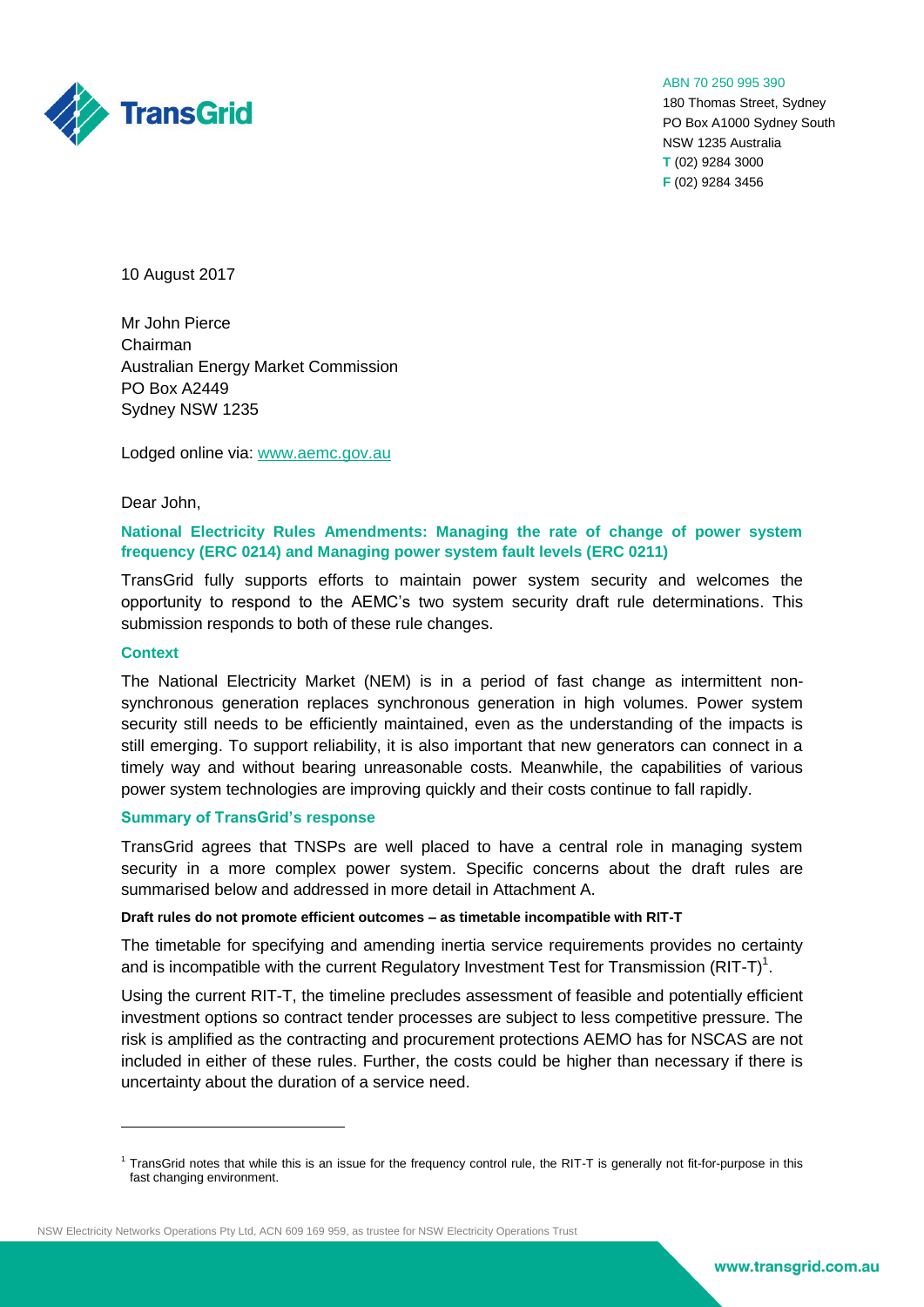# *TransGrid recommends that the AEMC considers a truncated options analysis process which requires transparent economic analysis of all options but is much quicker than a RIT-T.*

### **Short Circuit Ratio (SCR) risks over-investment and does not guarantee System Strength**

SCR is a limited indicator of 'system strength' which can be used to screen for the need for detailed analysis. However, there are situations where instability exists but the SCR does not indicate a problem. A more representative 'system strength' metric would incorporate a range of service indicators, describing how the network and connected plant responds dynamically to contingencies. Such a metric would not need to be specified at every connection point.

# *The 'system strength' metric should properly relate to system stability and account for dynamic conditions. The service requirement does not need to be defined at every connection point.*

# **System strength requirements - practical implications and interactions with Open Access regime**

Care is required to ensure that system strength requirements and their application:

- Allow system strength shortfalls to be addressed efficiently, particularly as current connection processes do not facilitate coordination and cost sharing well.
- Do not unnecessarily delay or discourage generation connections with significant technical or commercial barriers. In particular, the extent of 'do no harm' provisions need to be balanced with the Open Access nature of the market.

# *TransGrid recommends that AEMC considers how the revised system strength metric is applied in practice. This could be addressed at further stakeholder workshops.*

## **Specification of roles and obligations can be tightened**

These rules give TNSPs important new system security obligations but these obligations are not always clearly defined and contain some inconsistencies. For example, the lack of liability protections for TNSPs in relation to the new functions is inconsistent with existing National Electricity Law (NEL) provisions.

*TransGrid recommends that the AEMC allows the new obligations to be covered by the liability provisions in the NEL and that it clarifies the intended extent of the new obligations.*

### **Cost recovery**

The draft rules are biased towards contracting for services. Contracting approaches bring compliance and commercial risk for TNSPs but little incentive. Compliance risks cannot be contracted out. When a new service requirement is identified or an existing one is used much more than forecast, cost recovery is delayed for up to two years.

## **Consultation process is too short for such important issues**

The short consultation period has been inadequate for such important system security issues.

*As there are outstanding issues, the AEMC is asked to consider a further round of stakeholder consultations and/or conduct workshops with all interested stakeholders. It would be useful if workshops can include case studies of how arrangements will be applied in practice.*

TransGrid appreciates the opportunity to comment on this rule change and is keen to engage further with the AEMC. If you would like to discuss this submission, please contact Stuart McGrow on 02 9284 3615 in the first instance. We look forward to engaging further with the AEMC and other stakeholders on this Rule change.

Yours faithfully

Anthony Meehan **Executive Manager, Regulation**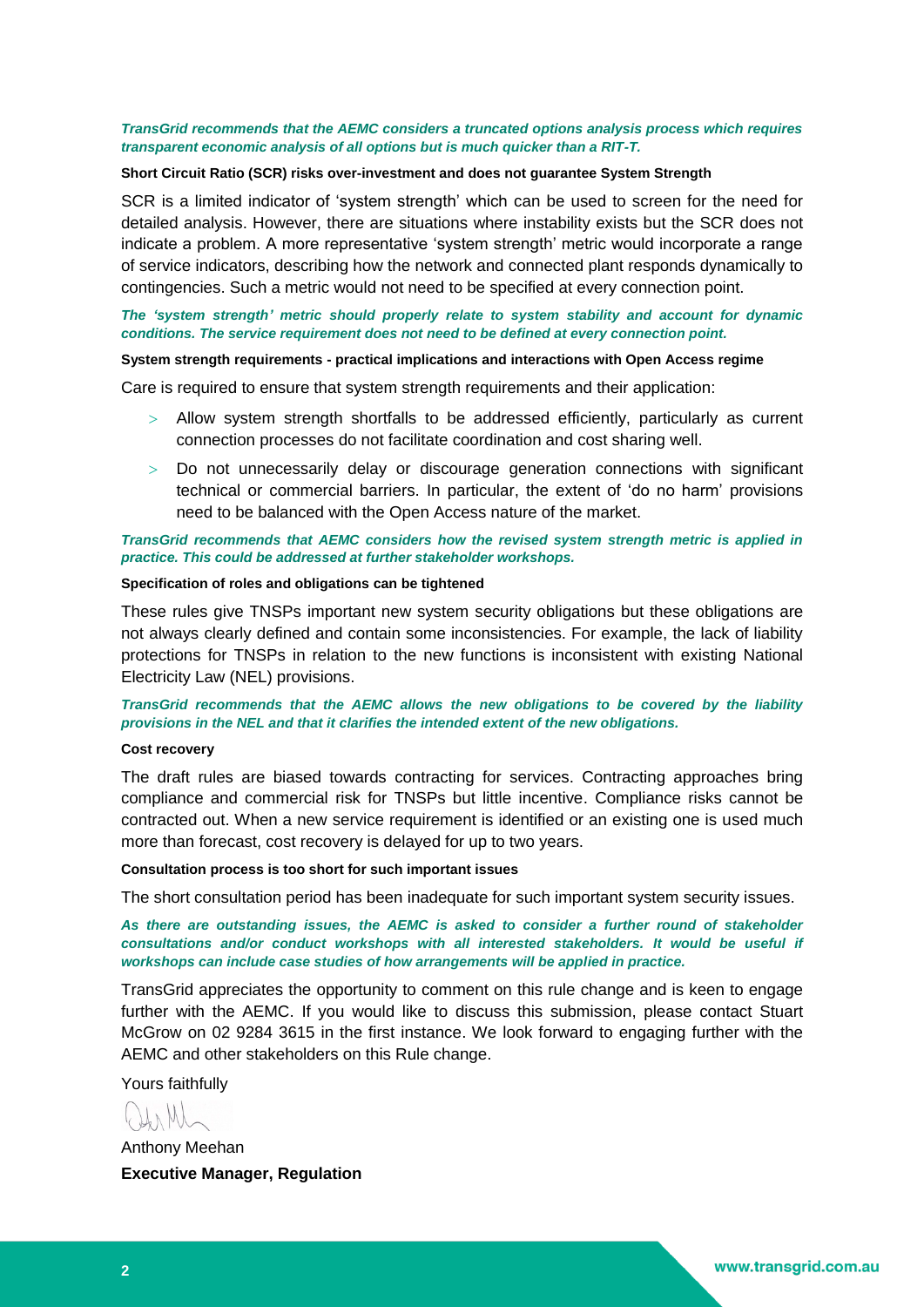

# **Attachment A – Detailed responses**

# **About TransGrid**

TransGrid is the operator and manager of the high voltage transmission network connecting electricity generators, distributors and major end users in New South Wales and the Australian Capital Territory. TransGrid's network is also interconnected to Queensland and Victoria, and is central to interstate energy trading.

# **Context**

In the coming years, the type and location of generation in the National Electricity Market (NEM) will change significantly. The intent of these draft rules is to efficiently maintain power system security as synchronous generation is progressively retired and replaced by intermittent non-synchronous generation. While some of the resulting system security issues are well understood, other emerging impacts are less so.

To support reliability, it is also important that new generators can connect in a timely way and without bearing unreasonable costs. Meanwhile, the capabilities of various power system technologies are improving quickly and their costs continue to fall rapidly.

As envisaged by these rule changes, TNSPs are well placed to have a central role in managing a more complex power system, with more distributed energy sources with different characteristics. Technology developments may increasingly allow for multiple system services to be provided by new asset types such as energy storage. With local system expertise and an existing central role, TNSPs can ensure that security and other power system services are provided efficiently in a technology neutral way.

These new rules must address the known risks with proven technological capabilities. However, new technology capability is improving quickly and costs continue to fall rapidly and the understanding of system security risks and resulting service needs is still evolving. The rules put in place now should not constrain how system security is ensured in the future, nor should they be an impediment to efficiency in a very fast moving environment.

A more appropriate and flexible framework in the long term interest of consumers would allow TNSPs to:

- Provided or procure system security services from any proven technology or approach
- Quickly and transparently assess of options for the most efficient service provision
- $>$  Co-optimise of the provision of multiple system security services where possible, regardless of the source.

TransGrid's response to these draft rules is mindful of these attributes.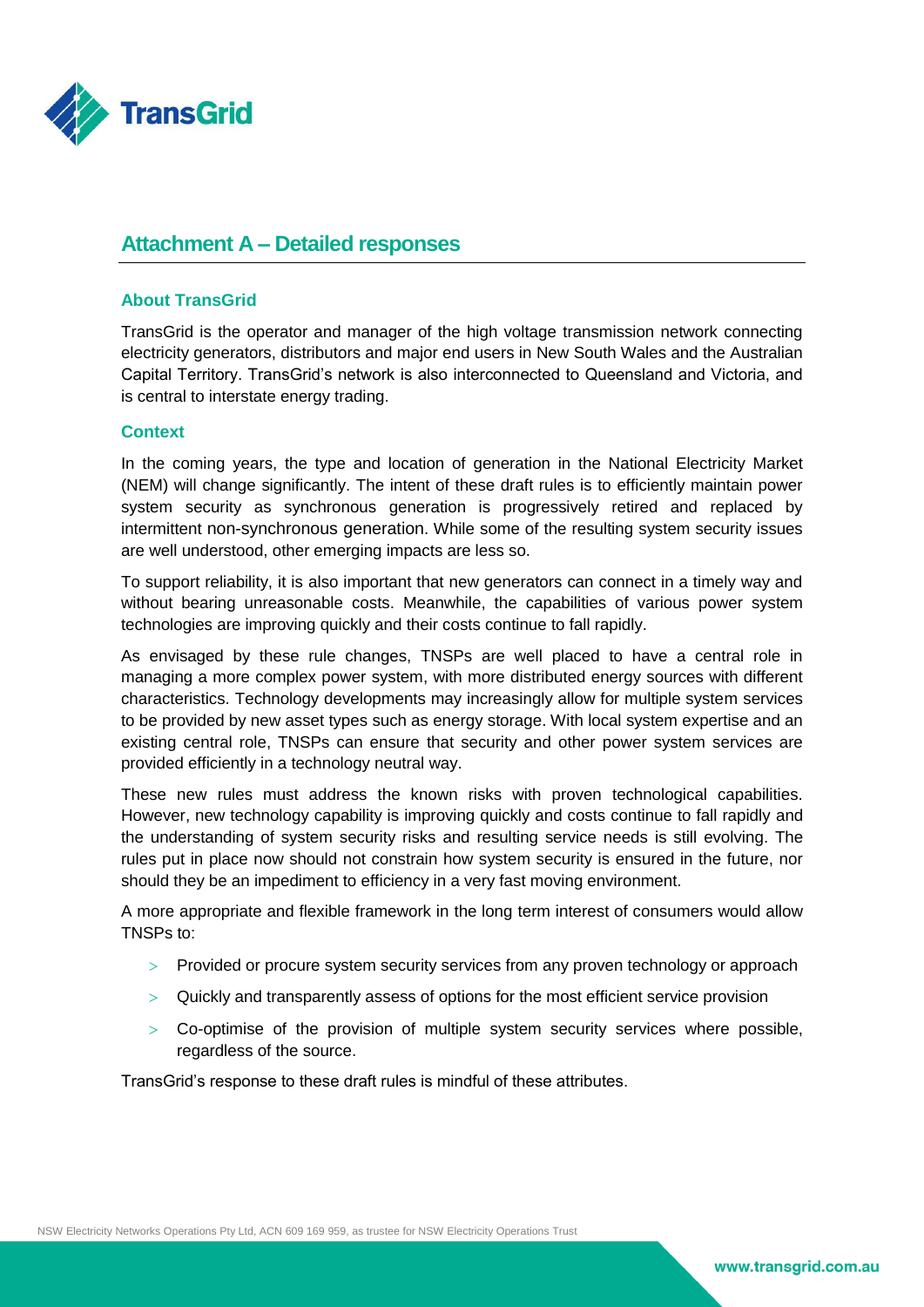# **Issues common to both rules**

### **Further consultation on these rule changes is recommended**

These draft rules have been subject to a very short consultation for such important system security issues. While there is a need to ensure system security over the coming summer periods, it is important these rule changes properly account for other ongoing reforms and avoid entrenching inefficient or ineffective processes.

*As there are outstanding issues with these rules, TransGrid recommends that the AEMC considers a further round of stakeholder consultations and/or conduct workshops with all interested stakeholders.* 

This is in line with the views of Energy Networks Australia members.

# **The specification of roles and obligations**

The draft rules impose on TNSPs and AEMO very important new system security obligations. However, there are inconsistencies in how these are set up within the draft rules and in relation to the rest of the regulatory framework.

The draft rules do not include provisions for appropriate liability protections for TNSPs in relation to these new functions. This is inconsistent with existing provisions in sections 119(2) & (3) of the National Electricity Law (NEL) and clause 13(2) of the NEL Regulations. The intent of these is to ensure that NSPs are afforded the same reasonable level of statutory protection from liability in negligence, for performing key system security related obligations imposed by the Rules, that is afforded to AEMO under sections 119(1) & (3).

*In line with the ENA's recommendation, TransGrid recommends the AEMC seeks from the SA Government an amendment to clause 13 of the NEL Regulations. This should extend the existing section 119 NEL(2) statutory limitation on liability for NSPs undertaking system security related functions to cover new obligations placed on them under these draft rules.*

TNSP obligations are defined in absolute terms but the information relied upon is based on AEMO's 'best endeavours' in specifying the service. TNSPs are required to procure the amount of service specified by AEMO and to ensure that this adequately account for provider outages.

For example, in draft rule Managing the Rate of Change of Power System Frequency (ERC0214), clause *5.20B.4(b)2:*

*'an Inertia Service Provider for an inertia sub-network must:…*

*make a range and level of inertia network services available such that it is reasonably likely that inertia network services that provide the required level of inertia when enabled are continuously available, taking into account planned outages and the risk of unplanned outages;'*

It is unclear what the extent of this obligation is. It is not clear how far TNSPs should go to ensure the amount of inertia service set by AEMO's best endeavours analysis can be met in a range of outage scenarios.

*TransGrid recommends that the AEMC clarifies the intended extent of the new obligations.* 

## **Limited incentives and cost recovery delays**

The draft rules allow the TNSP to contract for system security services. The frequency control rule's process is particularly biased towards this. As discussed further below, the process does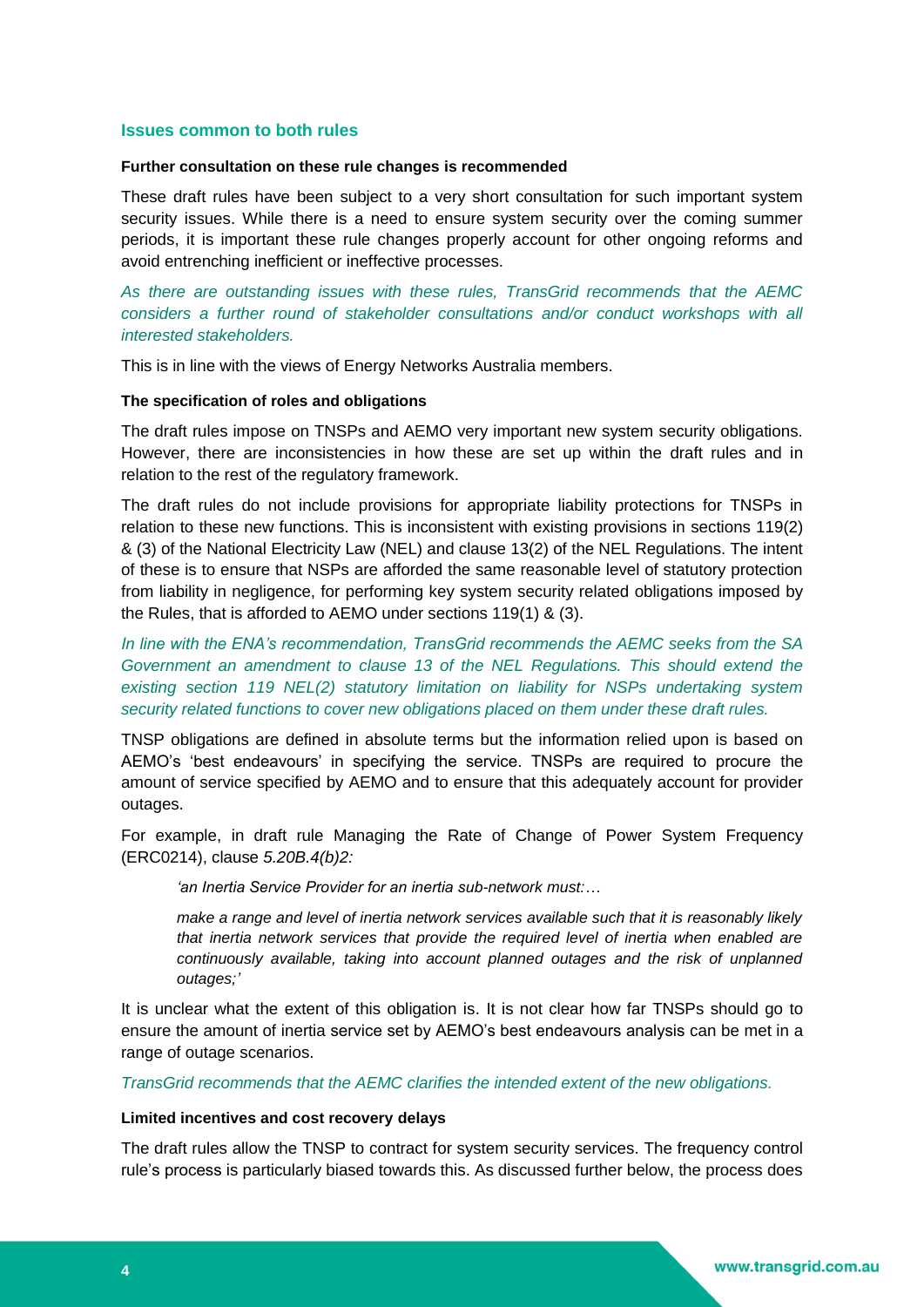not provide a realistic opportunity for investment options to be considered, even if these are efficient.

While TransGrid is committed to providing services efficiently but there is limited incentive for contracting, especially if materiality is high and/or there is an un-forecast step change in service requirements. Inertia requirements will be externally driven and the service need could be unpredictable and the costs may not be included in a revenue allowance.

Costs recovered via pass-through arrangements have a cash flow impact - a provider is paid for a service but the contract cost is recovered up to two years later. Contracting approaches also bring compliance risks which cannot be contracted out.

*TransGrid recommends that AEMC considers a mechanism to allow faster cost recovery, particularly for the first time a service need is identified.* 

### **Procurement protections**

While TNSPs will be procuring system security services much like AEMO procures NSCAS, AEMO's various contracting and procurement protections have not been extended to TNSPs.

These provisions are useful in ensuring that services are provided efficiently, especially if a generator within a 'sub-network' has market power. AEMO can assess whether the tender process is competitive (that is, the service requirement can be met if any one conforming tender is excluded). If not, there is a clear requirement to negotiate in good faith – to so far as practicable minimise the overall cost of the service and appropriately remunerate the providers. There is also a backstop provision of independent review which is available to either party (NER 3.11.5 (h) and (i)). These provisions would be useful, particularly where the process effectively precludes investment options.

Also, AEMO does not need to accept the lowest priced tender. It is assumed that this allows other service attributes to drive the procurement decision, if necessary. These draft rules require TNSPs to procure least cost option (for example in 5.20.B4(f)m) and it is unclear if TNSPs could choose between providers on another basis.

*TransGrid recommends that AEMC provides TNSPs with similar provisions to those in the NER 3.11.5 h and i.*

# **Issues specific to Managing the Rate of Change of Power System Frequency (ERC0214)**

## **Timetable is incompatible with RIT-T and precludes efficient options**

The timetable for specifying and amending inertia service needs provides no certainty and it is incompatible with the current Regulatory Investment Test for Transmission (RIT-T). I

Technology developments may increasingly allow for multiple system services to be provided by new asset types such as energy storage. With local system expertise and an existing central role, TNSPs can ensure that security and other power system services are provided efficiently in a technology neutral way. However, this process effectively makes the TNSP a procurement agent which does not recover its costs for up to two years.

From the point when AEMO identifies an inertia service need there is unlikely to be enough time to complete a RIT-T before the service must be available. Efficiency is compromised as:

- Feasible investment options are effectively precluded
- Generators tendering for service provision are under less competitive pressure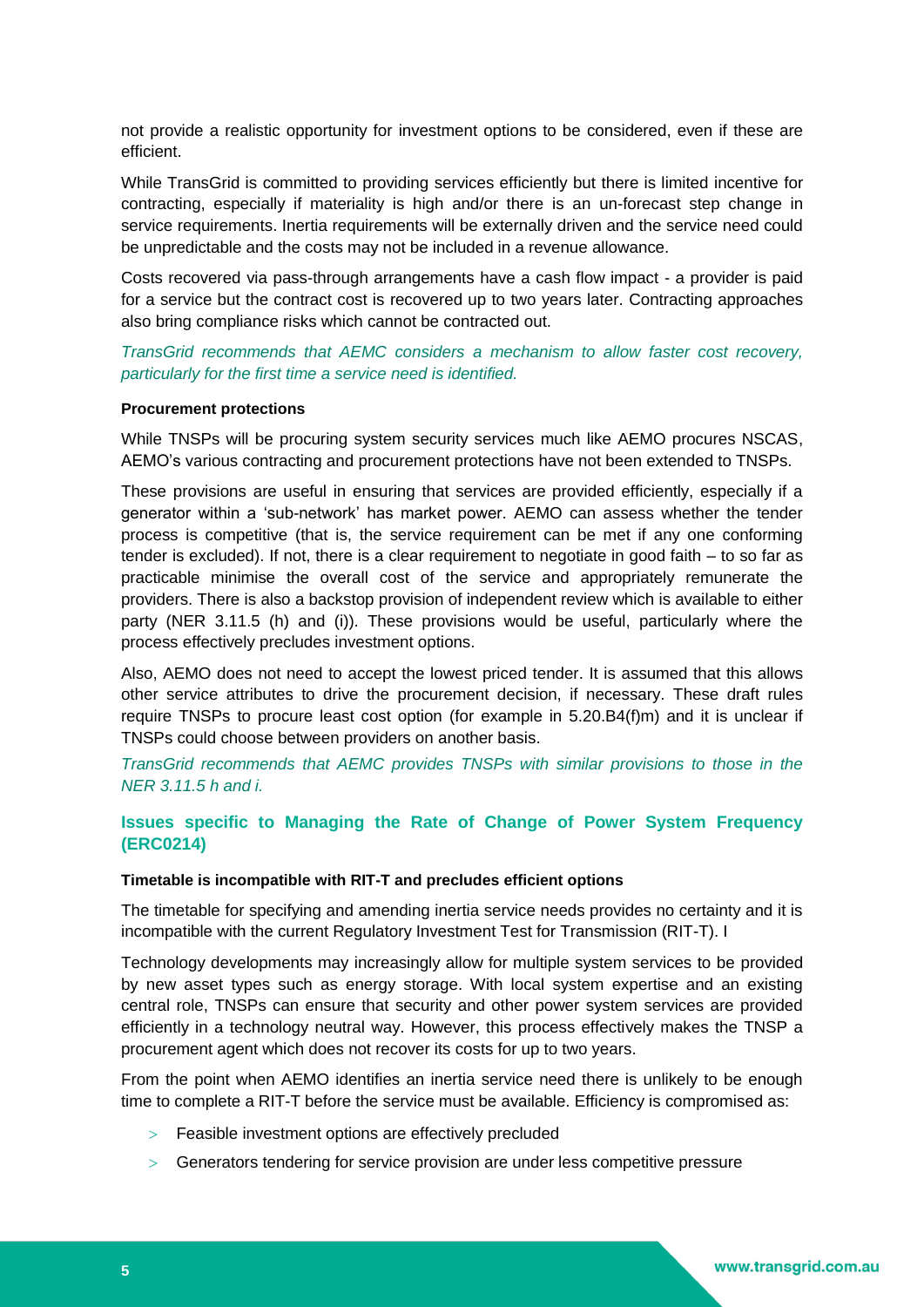There is no opportunity for TNSPs to co-optimise multiple services with one investment.

This is mainly an issue for the frequency control rule. A more appropriate framework would flexible as envisaged in the 'Context' section above.

*TransGrid recommends that the AEMC considers a truncated options analysis process which requires transparent economic analysis of all options within around three months. This would allow all options to be considered equally.*

# **RIT-T is not fit-for-purpose in a fast changing environment**

As a general observation, TransGrid does not consider the current RIT-T to be fit-forpurpose in such a fast changing environment. Option costs or system requirements can change dramatically while a RIT-T is progressing. This can be illustrated using a hypothetical example - a RIT-T initiated in mid-2016 including a grid-connected storage option would have been quite inaccurate on completion in mid-2017, due to a reduction in storage costs of around 20% during the year.

**Issues specific to Managing Power System Fault Levels (ERC 0211)**

# **Technical specification of System Strength**

The proposed Short Circuit Ratio (SCR) is a relatively simplistic approach to measuring 'system strength'. It is a worthwhile proxy, and a useful screening mechanism that should trigger more detailed analyses and modelling<sup>2</sup>, as it is likely to be quite a dynamic measure over-time.

Defining the system strength service needs as a minimum SCR at every generator connection point risks over-investment in network and connection assets, without achieving system security. However, TransGrid notes that this is an area where the behaviour of the power system (and new types of generation) is still not fully understood. There are risks in locking in rules requirements at this point and a more flexible approach would be pragmatic. This could involve moving more detailed service specifications from the rules to the planned AEMO guideline.

A more comprehensive measure of system strength involves assessing how the network physically and functionally operates and responds, which in turn requires assessment of:

- $>$  supply quality
- $>$  protection systems' performance in clearing faults under different conditions, and fault ride through under credible contingencies
- whether low 'system strength' outcomes could result in stability issues, including:
	- o 'synchronous' and 'non-synchronous' plant stability
	- o whether there will be the correct operation of protection systems, and
	- o voltage control.

-

 $2$  The AEMC should be mindful that such additional analysis should not be stymied by a restrictive and inconsistent Final Determination on AEMO's Generating System Model Guideline rule change proposal.